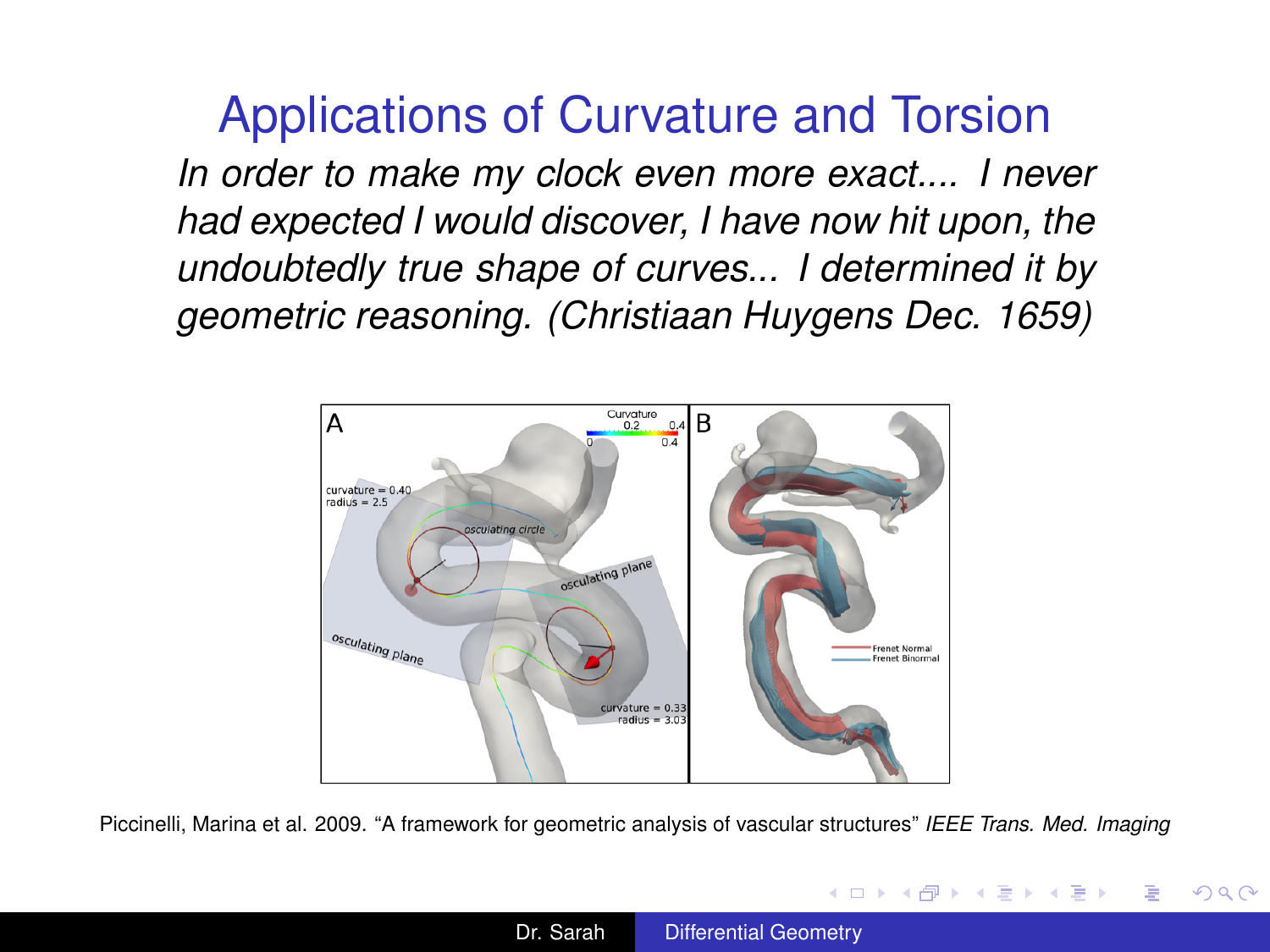## $T, \vec{\kappa}, \kappa, \mathcal{N}, \mathcal{B}, \tau, \mathcal{T}^\prime, \mathcal{N}^\prime, \mathcal{B}^\prime$

- $T(t) = \frac{\alpha'(t)}{|\alpha'(t)|}$  $|\alpha'(t)|$
- $\vec{\kappa} = \frac{T'(t)}{|\alpha'(t)|}$  $|\alpha'(t)|$  $\bullet \kappa = |\vec{\kappa}|$
- $N(t)=\frac{\vec{\kappa}}{|\vec{\kappa}|}$
- $\bullet$  *B*(*t*) = *T* × *N*
- $\tau$ : compute  $\frac{B'(t)}{Q'(t)}$  $\frac{B(t)}{|a'(t)|}$  & compare it to *N* (they are multiples of each other) to find  $-\tau$  and then  $\tau$

$$
\begin{array}{ll}\n\bullet & T'(s) = \kappa N \\
N'(s) = -\kappa T + \tau B \\
B'(s) = -\tau N \\
\begin{bmatrix} T'(s) \\ N'(s) \\ B'(s) \end{bmatrix} = \begin{bmatrix} 0 & \kappa & 0 \\
-\kappa & 0 & \tau \\
0 & -\tau & 0 \end{bmatrix} \begin{bmatrix} T \\ N \\ B' \end{bmatrix}\n\end{array}
$$

K 何 ▶ K ヨ ▶ K ヨ ▶

B

 $QQQ$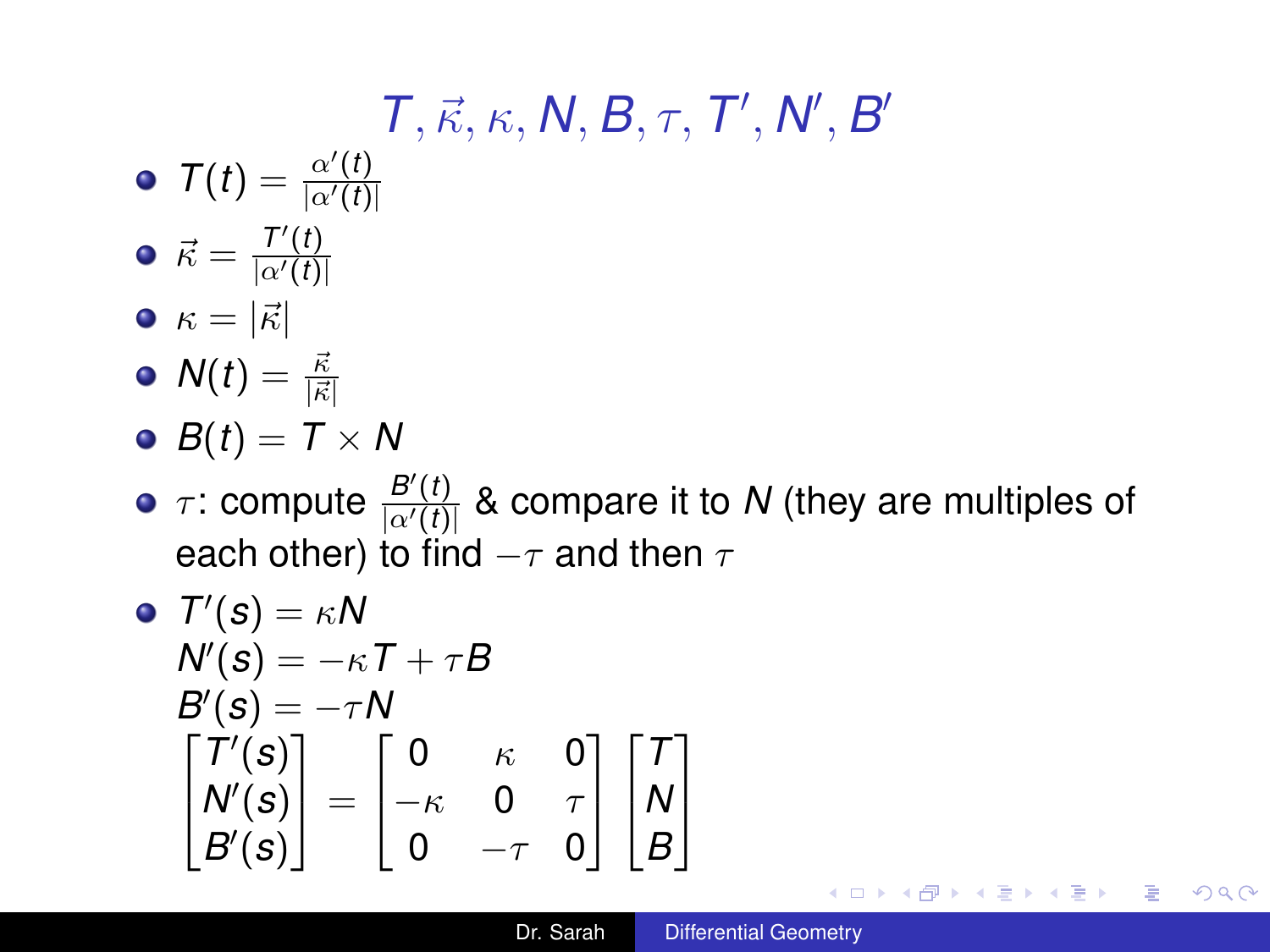- <span id="page-2-0"></span>• Prove that  $\alpha(s)$  with  $\kappa = 0$  is a line
- **•** Prove that  $\alpha(s)$  with  $\tau = 0$  is a planar curve
- Prove that  $\alpha(s)$  planar with  $\kappa > 0$  constant is circular



## Medium

Zero

**K ロ ▶ K 何 ▶ K ヨ ▶ K ヨ ▶** 

 $\equiv$ 

 $2990$ 



Pitt et al.: "Polyphony: superposition independent methods for ensemble-based drug discovery." *BMC Bioinformatics* 2014 15:324.

Dr. Sarah [Differential Geometry](#page-0-0)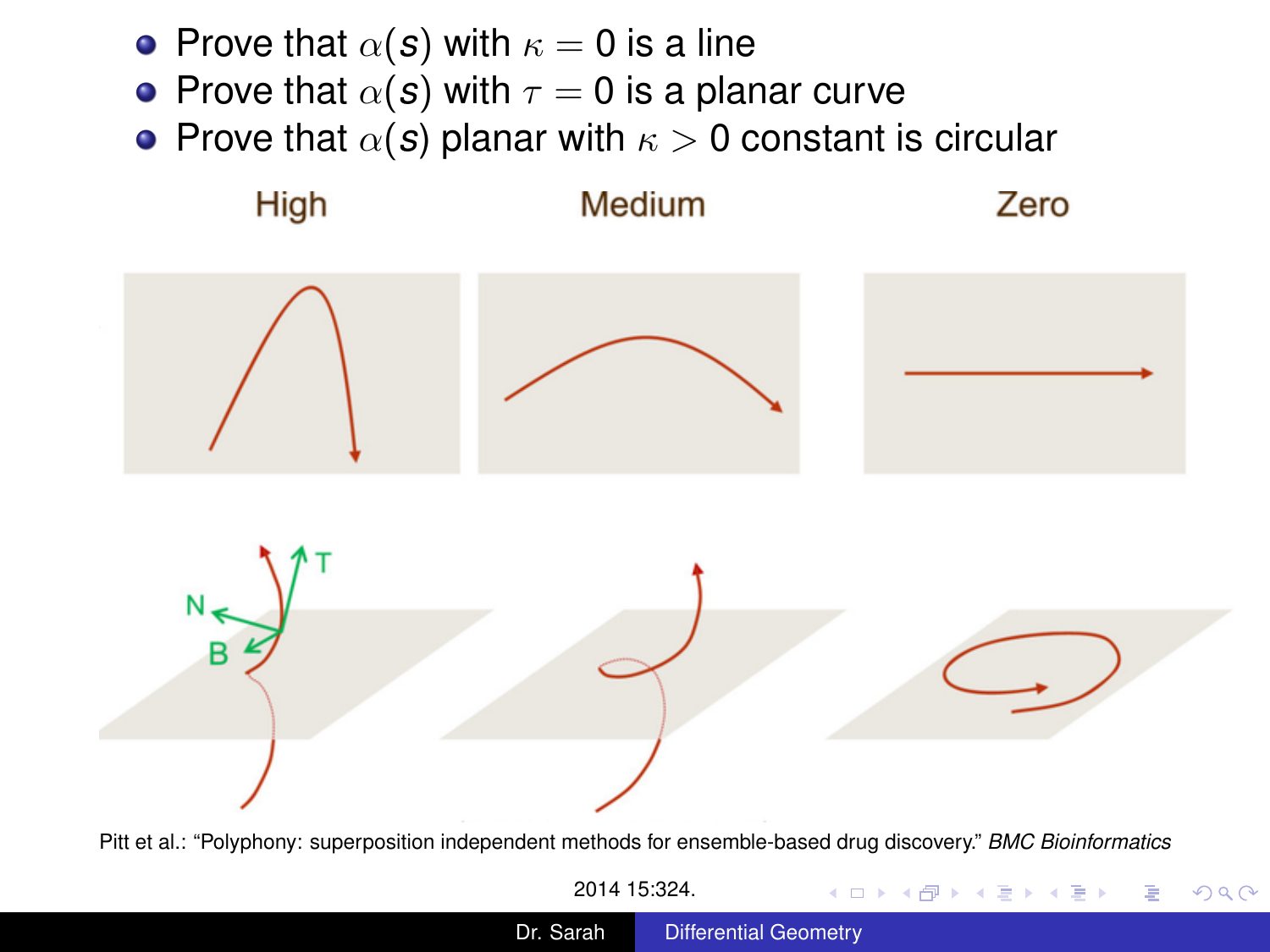<span id="page-3-0"></span>

Pitt et al.: "Polyphony: superposition independent methods for ensemble-based drug discovery." *BMC Bioinformatics*

## To prove that  $\alpha(s)$  with  $\kappa = 0$  is a line, assume  $\kappa = 0$ . Then  $T'(s) =$

イロト イ押 トイヨ トイヨ トー

重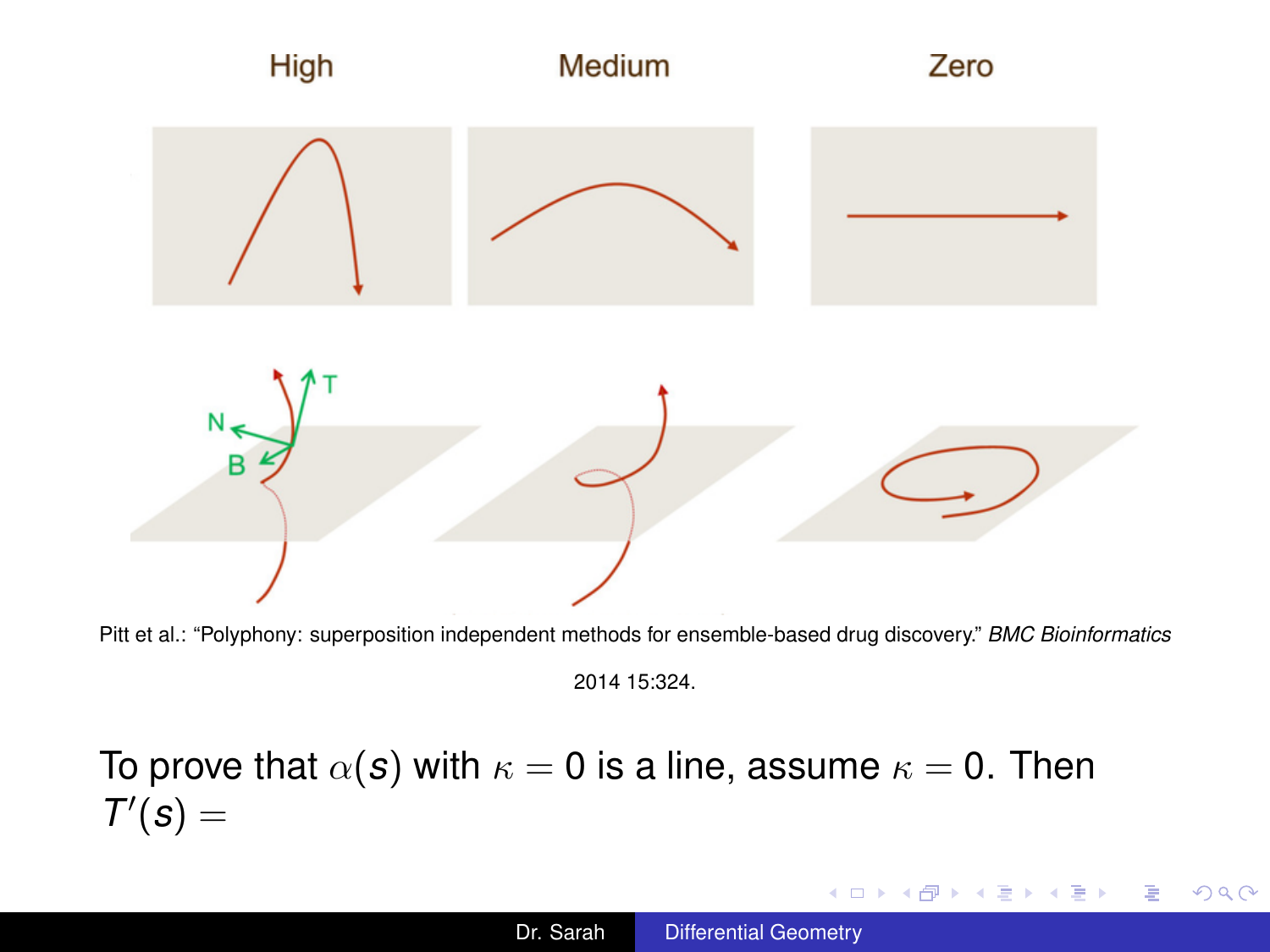

Pitt et al.: "Polyphony: superposition independent methods for ensemble-based drug discovery." *BMC Bioinformatics*

To prove that  $\alpha(s)$  with  $\kappa = 0$  is a line, assume  $\kappa = 0$ . Then  $T'(s) = \kappa N = 0 \dot{N} = \vec{0}.$ 

イロト イ押 トイヨ トイヨ トー

÷.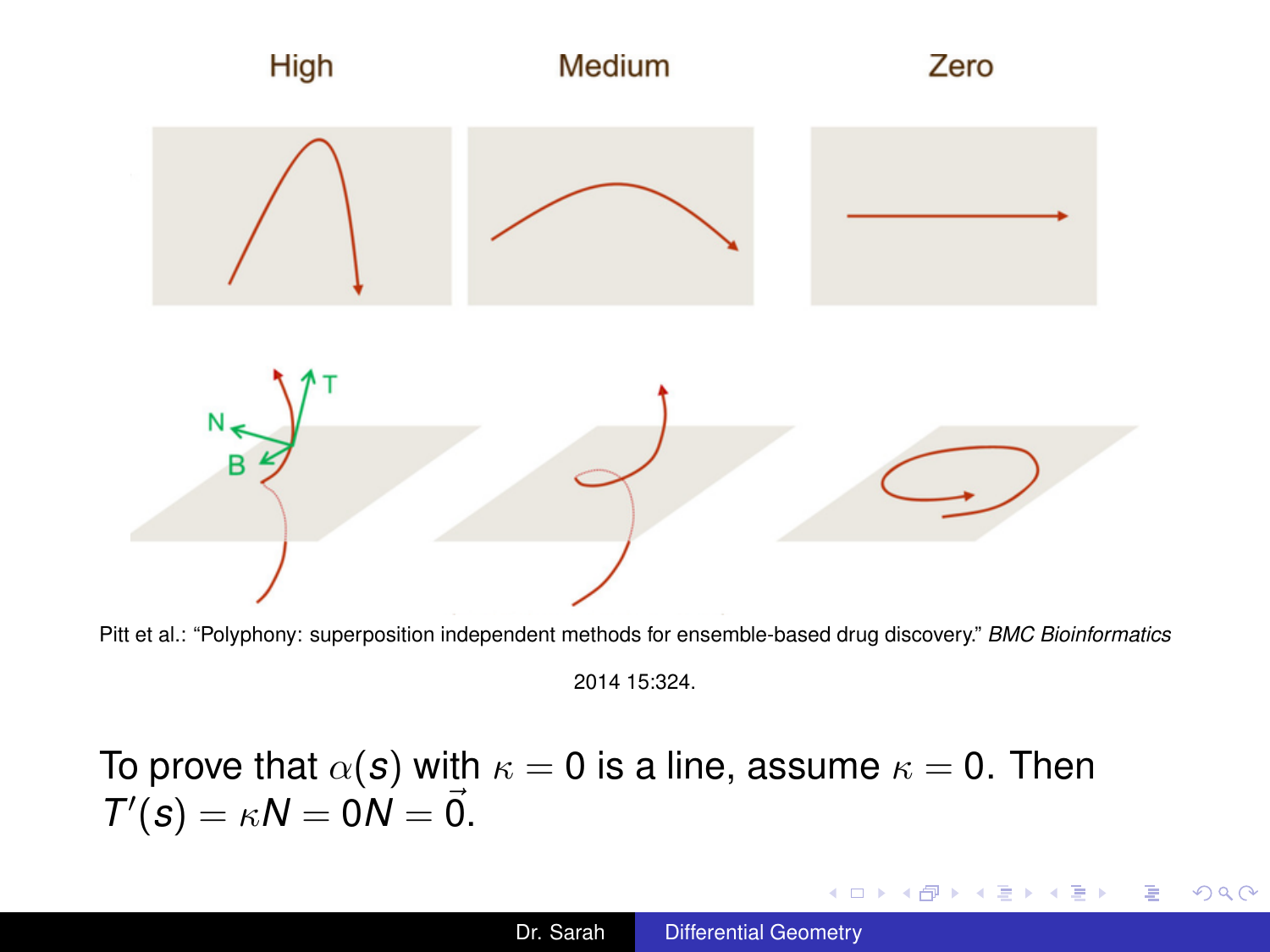<span id="page-5-0"></span>

Pitt et al.: "Polyphony: superposition independent methods for ensemble-based drug discovery." *BMC Bioinformatics*

To prove that  $\alpha(s)$  with  $\kappa = 0$  is a line, assume  $\kappa = 0$ . Then  $T'(s) = \kappa N = 0$  $\dot{N} = \vec{0}$ . So  $T(s) = \int T'(s)ds$  is a constant, call it ~*v*. 4 ロ ) (何 ) (日 ) (日 )  $\equiv$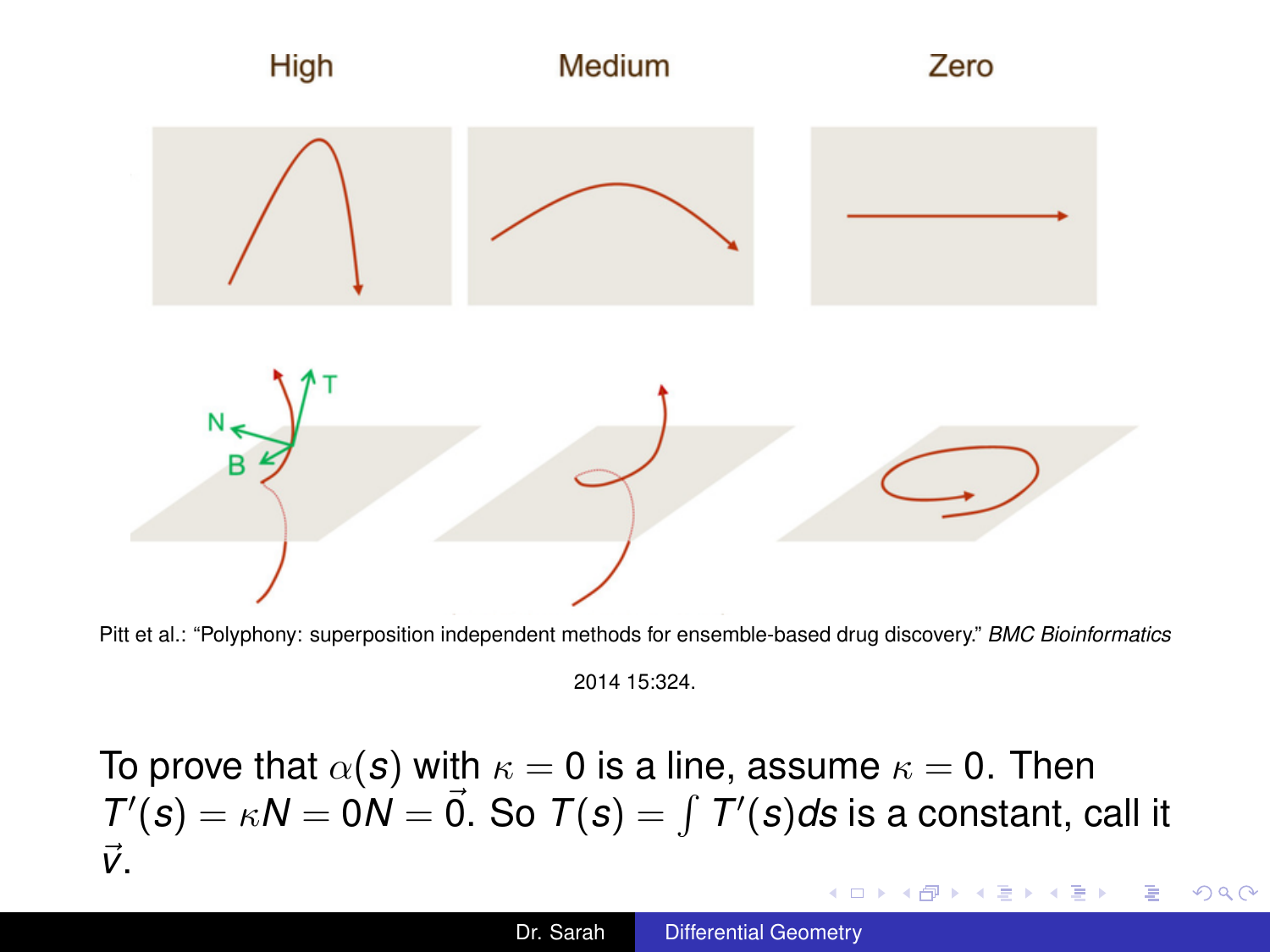<span id="page-6-0"></span>

Pitt et al.: "Polyphony: superposition independent methods for ensemble-based drug discovery." *BMC Bioinformatics*

To prove that  $\alpha(s)$  with  $\kappa = 0$  is a line, assume  $\kappa = 0$ . Then  $T'(s) = \kappa N = 0$  $\dot{N} = \vec{0}$ . So  $T(s) = \int T'(s)ds$  is a constant, call it  $\vec{v}$  $\vec{v}$  $\vec{v}$ . T[h](#page-6-0)en  $\alpha(s) = \int T(s)ds = \int \vec{v}ds = s\vec{v} + c$  $\alpha(s) = \int T(s)ds = \int \vec{v}ds = s\vec{v} + c$  $\alpha(s) = \int T(s)ds = \int \vec{v}ds = s\vec{v} + c$  $\alpha(s) = \int T(s)ds = \int \vec{v}ds = s\vec{v} + c$  $\alpha(s) = \int T(s)ds = \int \vec{v}ds = s\vec{v} + c$  $\alpha(s) = \int T(s)ds = \int \vec{v}ds = s\vec{v} + c$  $\alpha(s) = \int T(s)ds = \int \vec{v}ds = s\vec{v} + c$ [,](#page-5-0) [wh](#page-7-0)ich [i](#page-7-0)s [a l](#page-22-0)in[e.](#page-22-0)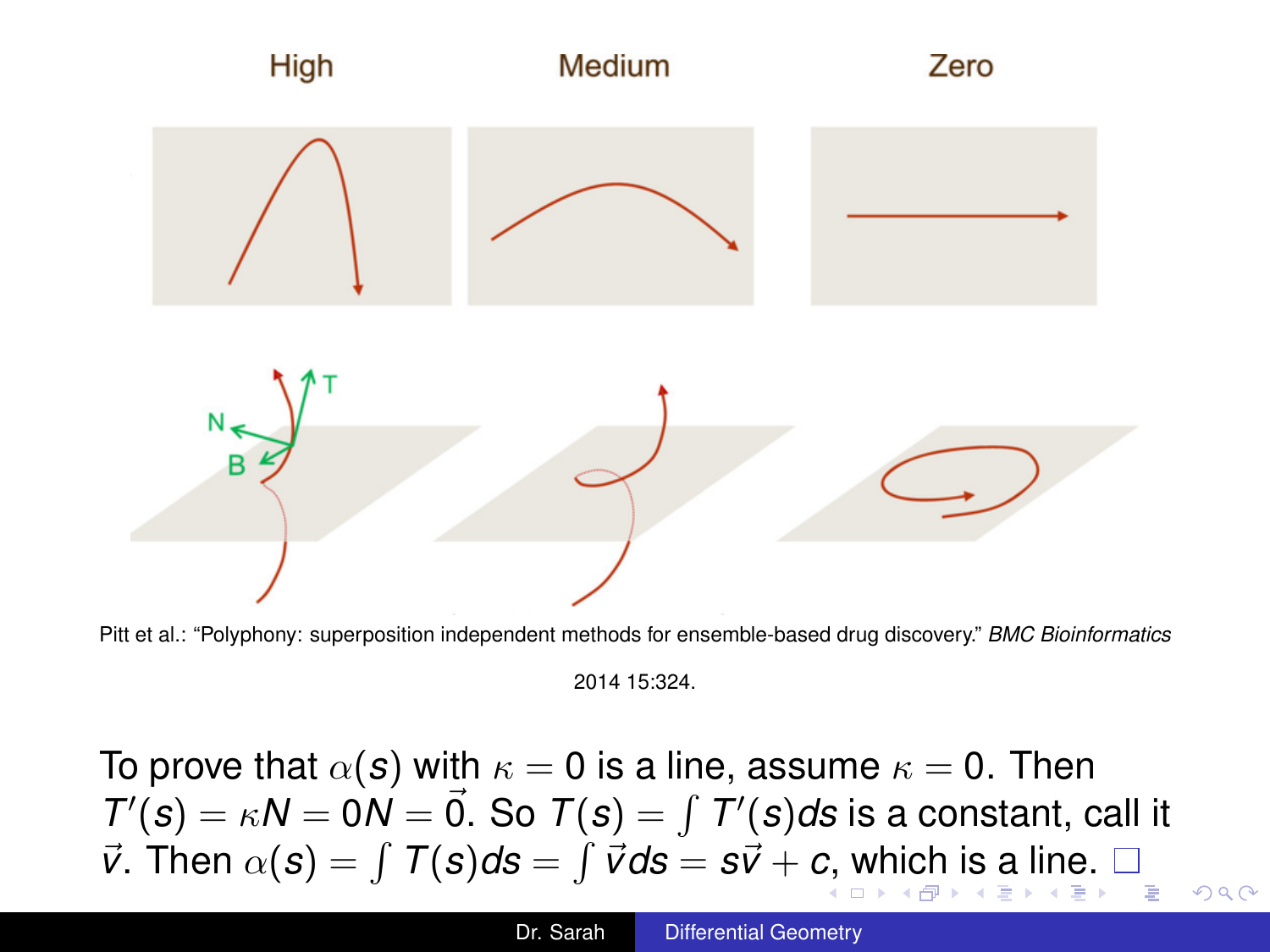<span id="page-7-0"></span>

Pitt et al.: "Polyphony: superposition independent methods for ensemble-based drug discovery." *BMC Bioinformatics*

To prove that  $\alpha(s)$  with  $\tau = 0$  is a planar curve, assume  $\tau = 0$ . Now  $B' =$ 

イロト イ押 トイヨ トイヨ トー

重し  $299$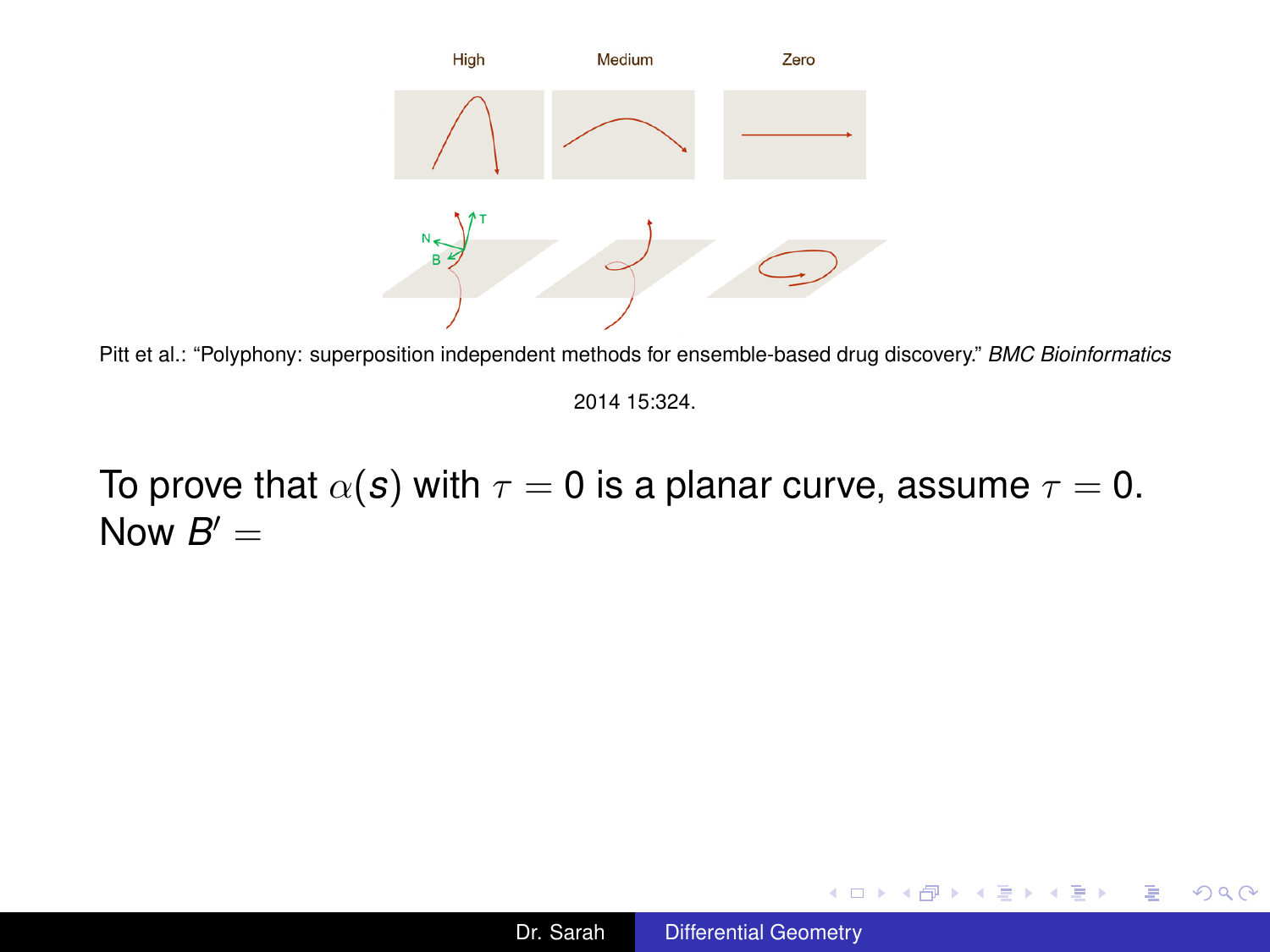

Pitt et al.: "Polyphony: superposition independent methods for ensemble-based drug discovery." *BMC Bioinformatics*

To prove that  $\alpha(s)$  with  $\tau = 0$  is a planar curve, assume  $\tau = 0$ . Now  $B' = -\tau N = 0N = \vec{0}$ . So *B* is constant. Examine the plane determined by  $\alpha(0)$  and *B*:  $((x, y, z) - \alpha(0)) \cdot B = 0$ . To show that  $\alpha(s)$  is inside of it for all *s*, consider  $(\alpha(s) - \alpha(0)) \cdot B$ .

4 ロ ) (何 ) (日 ) (日 )

ă.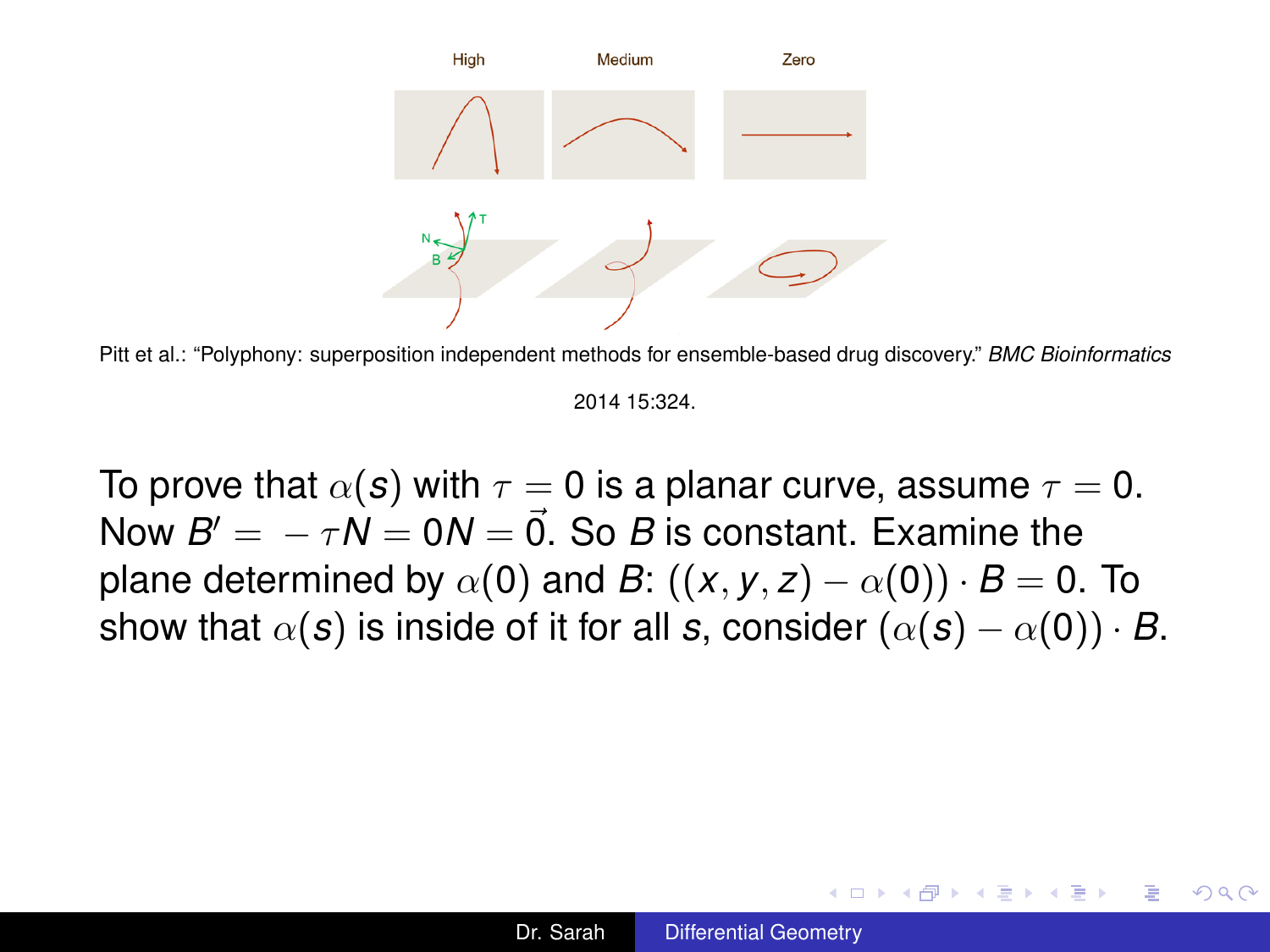

Pitt et al.: "Polyphony: superposition independent methods for ensemble-based drug discovery." *BMC Bioinformatics*

To prove that  $\alpha(s)$  with  $\tau = 0$  is a planar curve, assume  $\tau = 0$ . Now  $B' = -\tau N = 0N = \vec{0}$ . So *B* is constant. Examine the plane determined by  $\alpha(0)$  and *B*:  $((x, y, z) - \alpha(0)) \cdot B = 0$ . To show that  $\alpha(s)$  is inside of it for all *s*, consider  $(\alpha(s) - \alpha(0)) \cdot B$ . Taking the derivative, we see that  $(\alpha'(\mathbf{s}) - \vec{0}) \cdot B + (\alpha(\mathbf{s}) - \alpha(0)) \cdot B' = \alpha'(\mathbf{s}) \cdot B = \mathcal{T} \cdot B$ 

イロト イ押 トイヨ トイヨト

B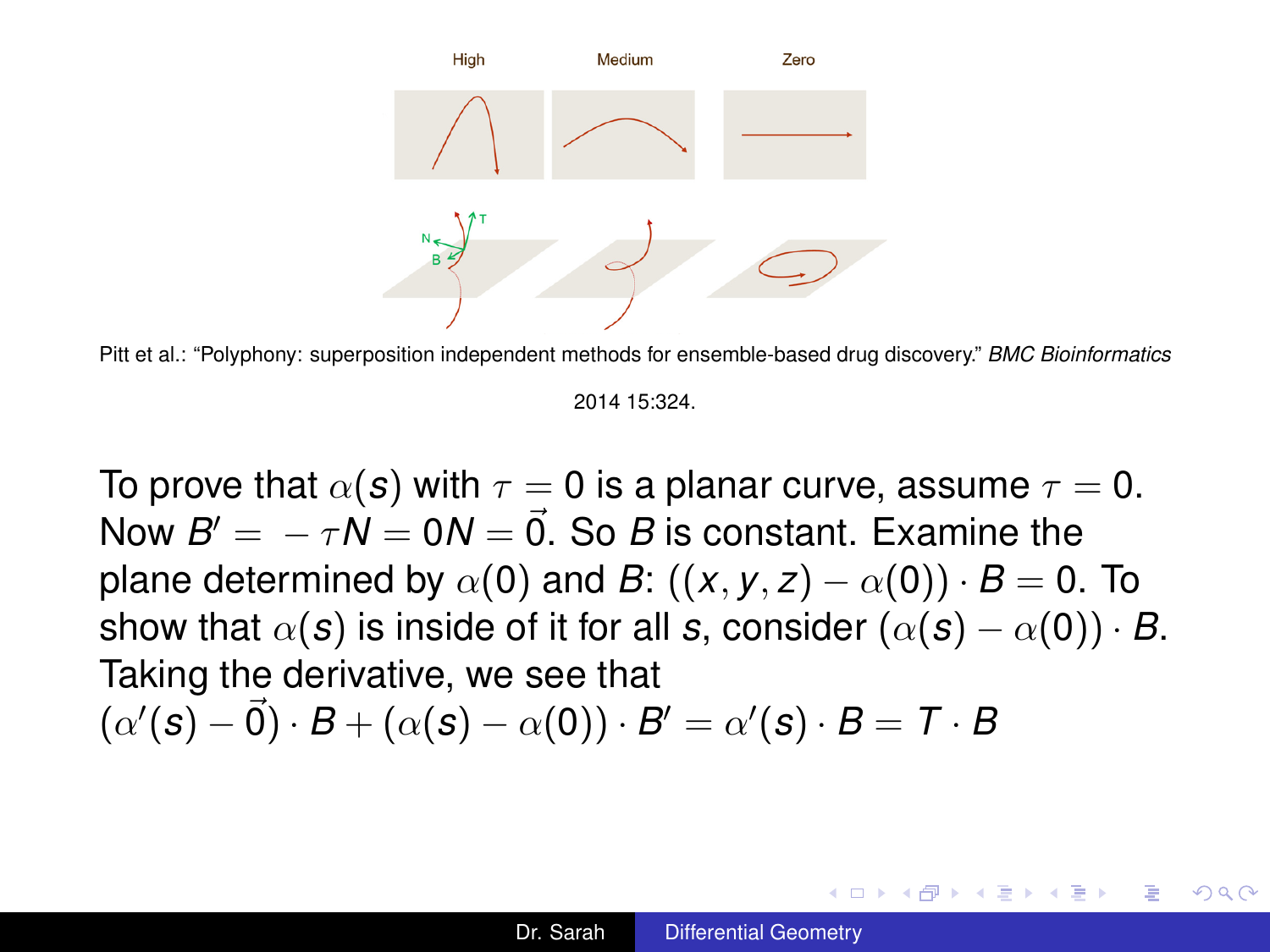<span id="page-10-0"></span>

Pitt et al.: "Polyphony: superposition independent methods for ensemble-based drug discovery." *BMC Bioinformatics*

To prove that  $\alpha(s)$  with  $\tau = 0$  is a planar curve, assume  $\tau = 0$ . Now  $B' = -\tau N = 0N = \vec{0}$ . So *B* is constant. Examine the plane determined by  $\alpha(0)$  and *B*:  $((x, y, z) - \alpha(0)) \cdot B = 0$ . To show that  $\alpha(s)$  is inside of it for all *s*, consider  $(\alpha(s) - \alpha(0)) \cdot B$ . Taking the derivative, we see that  $(\alpha'(\mathbf{s}) - \vec{0}) \cdot B + (\alpha(\mathbf{s}) - \alpha(0)) \cdot B' = \alpha'(\mathbf{s}) \cdot B = \mathcal{T} \cdot B = 0$ . So  $(\alpha(s) - \alpha(0)) \cdot B$  is a constant. To show the constant is 0, plug in  $s = 0$ :  $(\alpha(0) - \alpha(0)) \cdot B = 0 \cdot B = 0$ . Thus  $\alpha(s)$  is in that plane.  $\square$ イロト イ押 トイヨ トイヨ トー B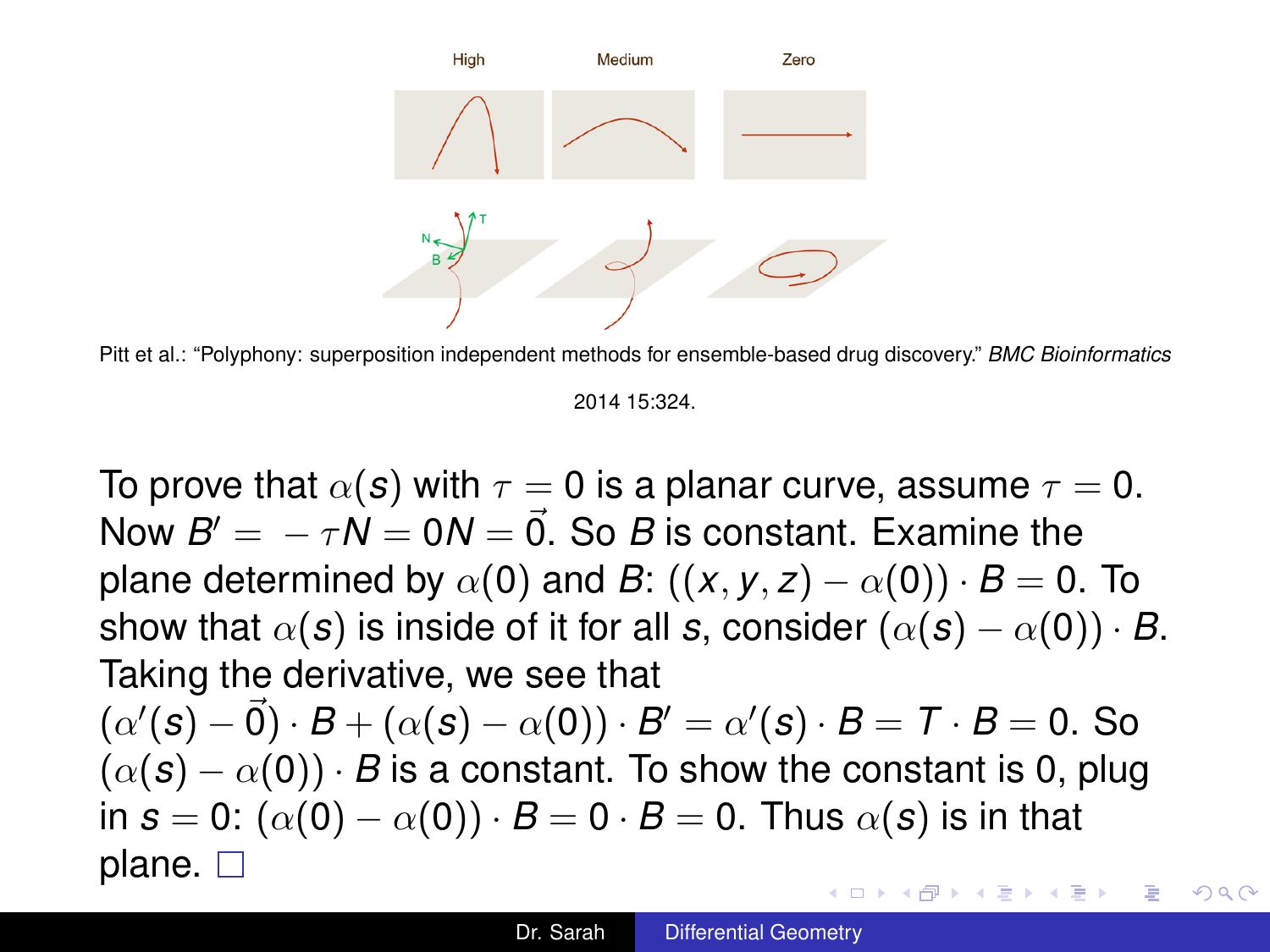<span id="page-11-0"></span>

Piccinelli, Marina et al. 2009. "A framework for geometric analysis of vascular structures" *IEEE Trans. Med. Imaging*

To show  $k > 0$  constant for a plane curve then  $\alpha(s)$  is part of a circle, assume *k* > 0 constant for a plane curve. Look at  $\alpha(\boldsymbol{s}) + \frac{1}{\kappa}\mathsf{N}(\boldsymbol{s})$ 

**K ロ ▶ K 何 ▶ K ヨ ▶ K ヨ ▶** 

÷.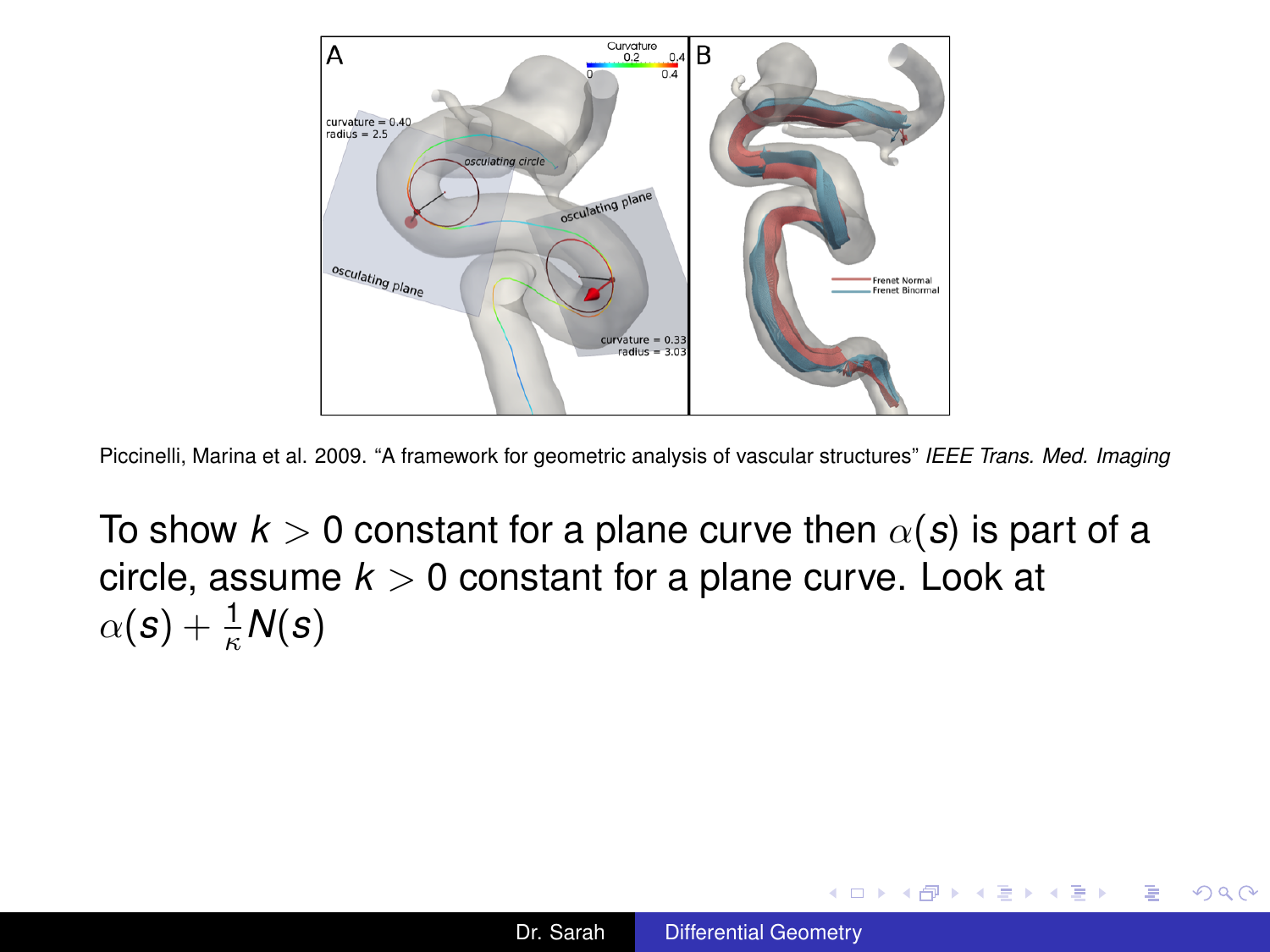

Piccinelli, Marina et al. 2009. "A framework for geometric analysis of vascular structures" *IEEE Trans. Med. Imaging*

To show  $k > 0$  constant for a plane curve then  $\alpha(s)$  is part of a circle, assume  $k > 0$  constant for a plane curve. Look at  $\alpha(\textbf{\textit{s}})+\frac{1}{\kappa}\textsf{N}(\textbf{\textit{s}})$  and take the derivative:  $\alpha'(\textbf{\textit{s}})+\frac{1}{\kappa}\textsf{N}'(\textbf{\textit{s}})$ =

イロト イ押 トイヨ トイヨ トー

÷.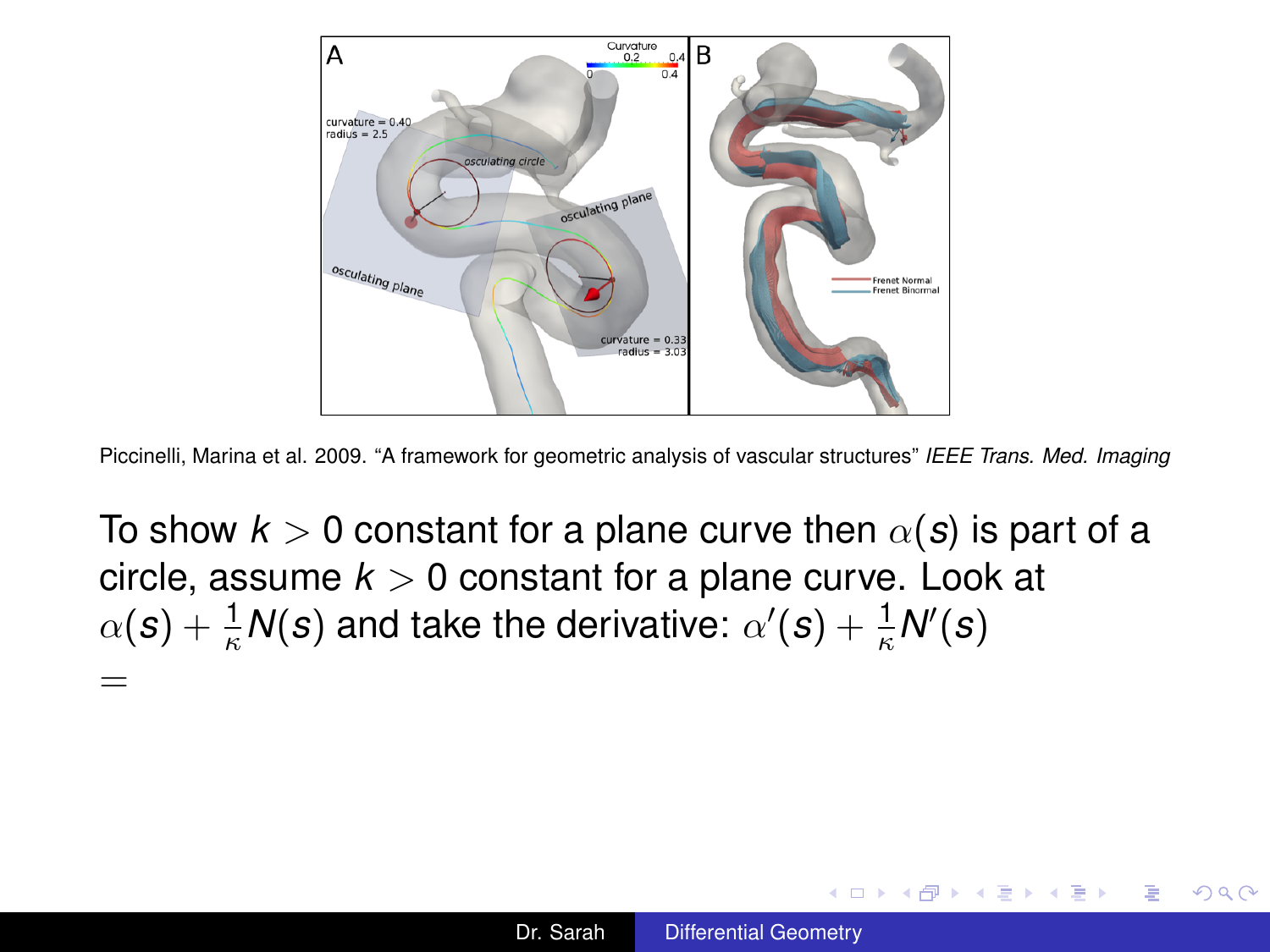

Piccinelli, Marina et al. 2009. "A framework for geometric analysis of vascular structures" *IEEE Trans. Med. Imaging*

To show  $k > 0$  constant for a plane curve then  $\alpha(s)$  is part of a circle, assume  $k > 0$  constant for a plane curve. Look at  $\alpha(\textbf{s}) + \frac{1}{\kappa}\textsf{N}(\textbf{s})$  and take the derivative:  $\alpha'(\textbf{s}) + \frac{1}{\kappa}\textsf{N}'(\textbf{s})$  $\overline{\sigma} = \mathcal{T}(s) + \frac{1}{\kappa}(-\kappa\mathcal{T} + \tau B) = \mathcal{T}(s) + \frac{1}{\kappa}(-\kappa\mathcal{T} + 0B) = \mathcal{T}(s) - \mathcal{T}(s) = \vec{0}.$ 

メロトメ 御 メメ 君 メメ 君 メー 君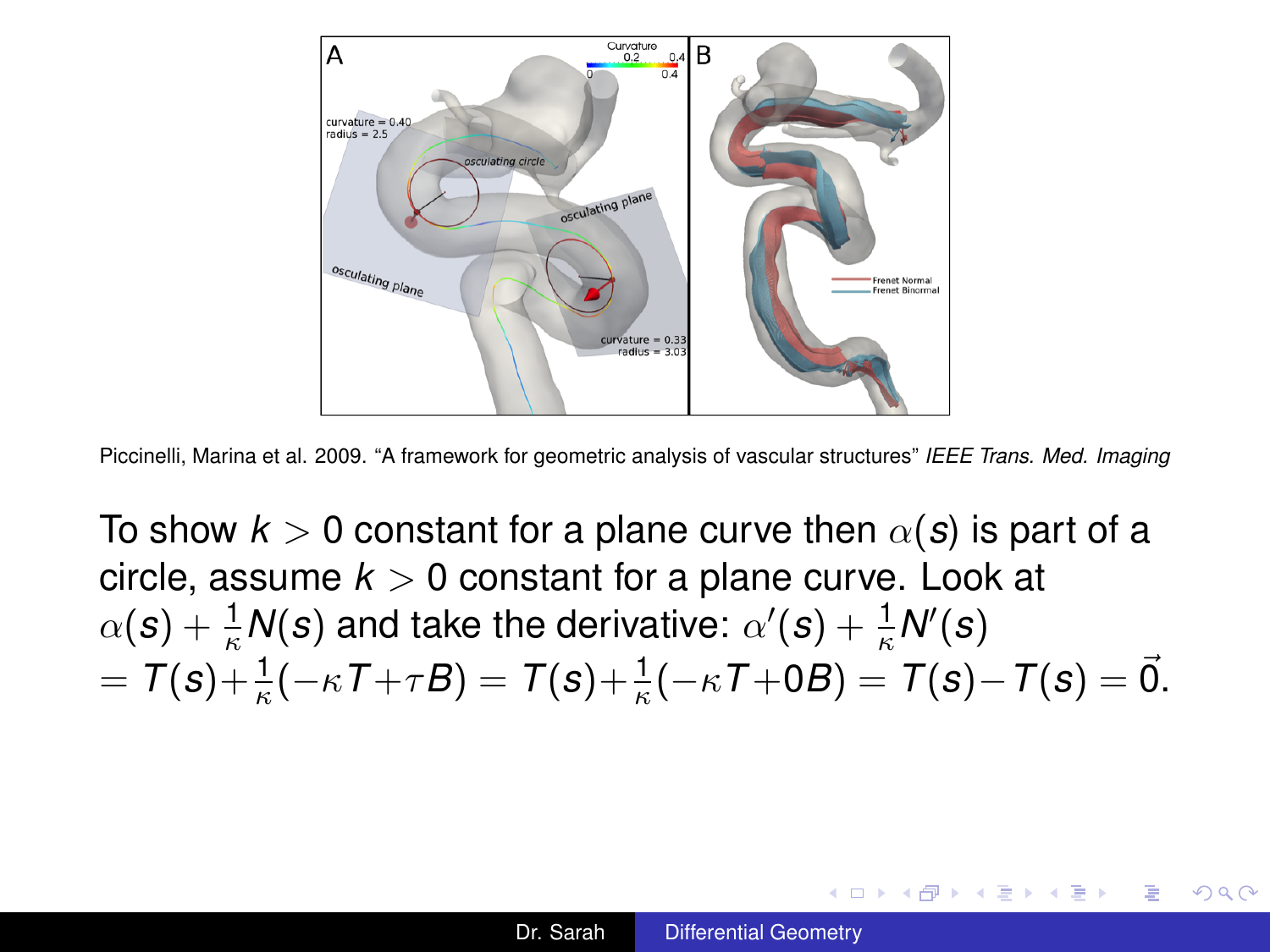

Piccinelli, Marina et al. 2009. "A framework for geometric analysis of vascular structures" *IEEE Trans. Med. Imaging*

To show  $k > 0$  constant for a plane curve then  $\alpha(s)$  is part of a circle, assume  $k > 0$  constant for a plane curve. Look at  $\alpha(\textbf{s}) + \frac{1}{\kappa}\textsf{N}(\textbf{s})$  and take the derivative:  $\alpha'(\textbf{s}) + \frac{1}{\kappa}\textsf{N}'(\textbf{s})$  $\overline{\sigma} = \mathcal{T}(s) + \frac{1}{\kappa}(-\kappa\mathcal{T} + \tau B) = \mathcal{T}(s) + \frac{1}{\kappa}(-\kappa\mathcal{T} + 0B) = \mathcal{T}(s) - \mathcal{T}(s) = \vec{0}.$ The equation of a circle in 3-space is the intersection of  $|(x, y, z) -$  fixed center $| = r$  with a fixed plane.

イロン イ押ン イヨン イヨン 一重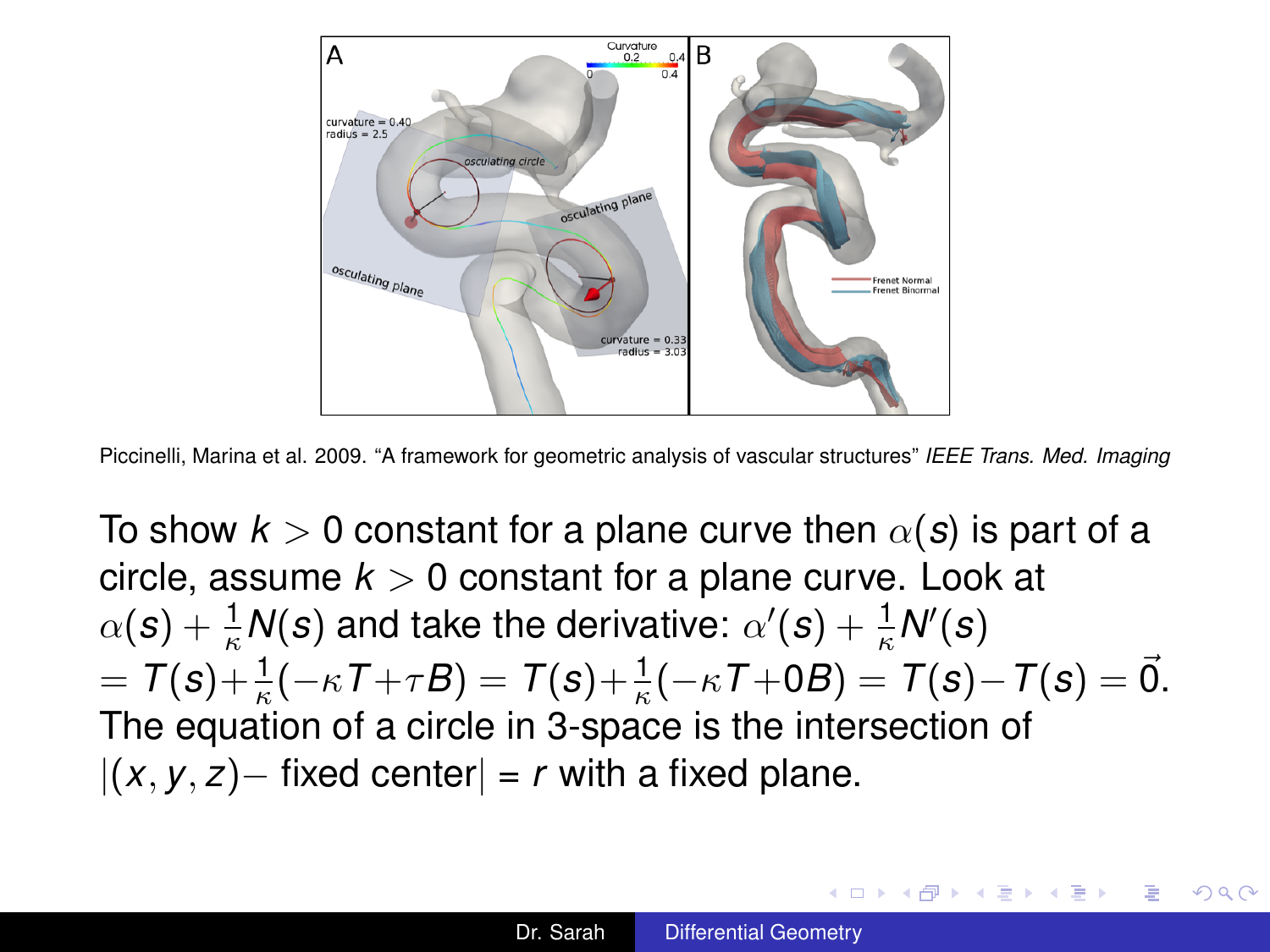<span id="page-15-0"></span>

Piccinelli, Marina et al. 2009. "A framework for geometric analysis of vascular structures" *IEEE Trans. Med. Imaging*

To show  $k > 0$  constant for a plane curve then  $\alpha(s)$  is part of a circle, assume  $k > 0$  constant for a plane curve. Look at  $\alpha(\textbf{s}) + \frac{1}{\kappa}\textsf{N}(\textbf{s})$  and take the derivative:  $\alpha'(\textbf{s}) + \frac{1}{\kappa}\textsf{N}'(\textbf{s})$  $\overline{\sigma} = \mathcal{T}(s) + \frac{1}{\kappa}(-\kappa\mathcal{T} + \tau B) = \mathcal{T}(s) + \frac{1}{\kappa}(-\kappa\mathcal{T} + 0B) = \mathcal{T}(s) - \mathcal{T}(s) = \vec{0}.$ The equation of a circle in 3-space is the intersection of  $|(x, y, z) -$  fixed center $| = r$  with a fixed plane. Now  $|\alpha(\bm{s}) - (\alpha(\bm{s}) + \frac{1}{\kappa}\bm{\mathit{N}}(\bm{s}))|$ 

イロン イ押ン イヨン イヨン 一重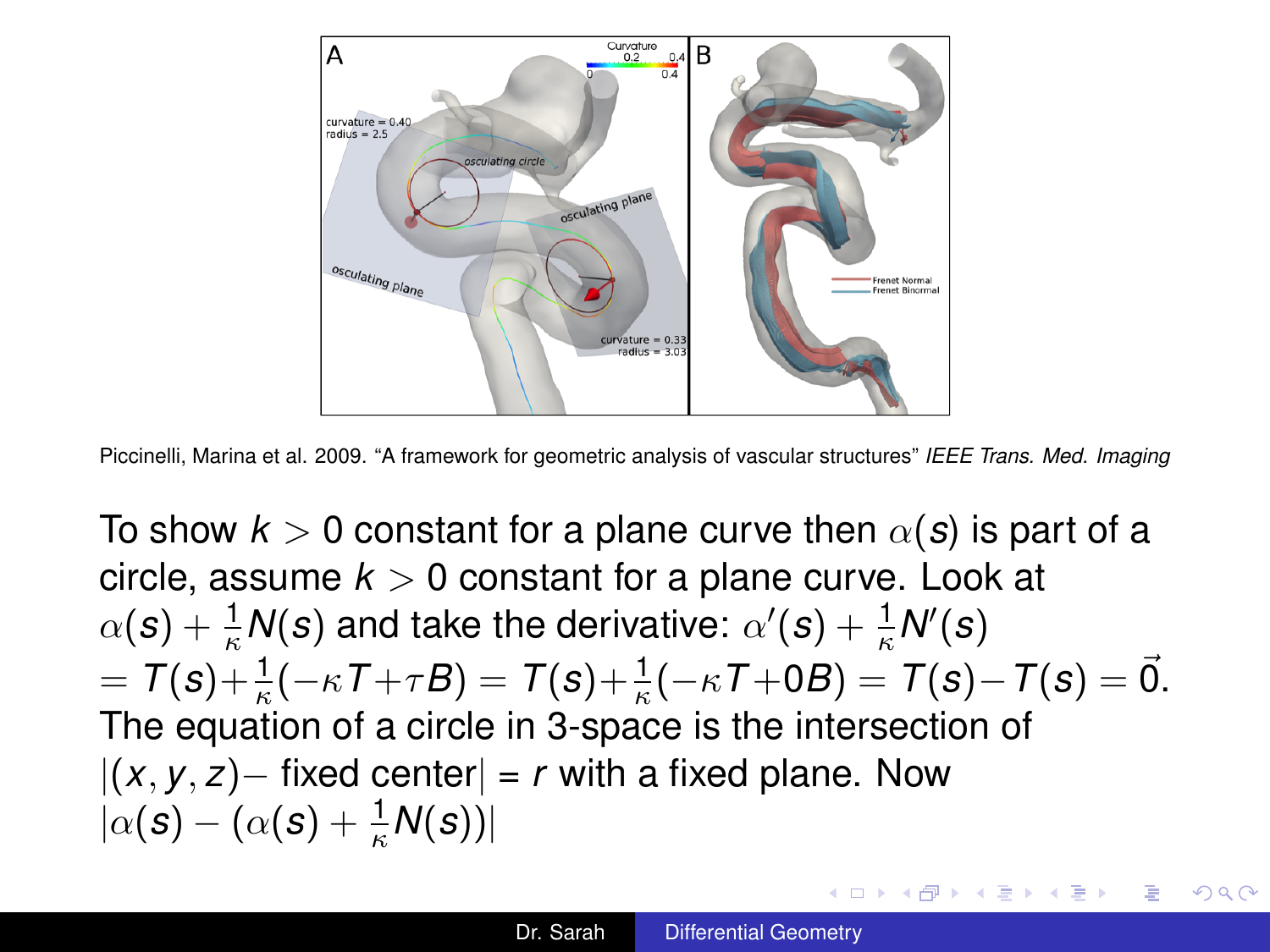<span id="page-16-0"></span>

Piccinelli, Marina et al. 2009. "A framework for geometric analysis of vascular structures" *IEEE Trans. Med. Imaging*

To show  $k > 0$  constant for a plane curve then  $\alpha(s)$  is part of a circle, assume  $k > 0$  constant for a plane curve. Look at  $\alpha(\textbf{s}) + \frac{1}{\kappa}\textsf{N}(\textbf{s})$  and take the derivative:  $\alpha'(\textbf{s}) + \frac{1}{\kappa}\textsf{N}'(\textbf{s})$  $\overline{\sigma} = \mathcal{T}(s) + \frac{1}{\kappa}(-\kappa\mathcal{T} + \tau B) = \mathcal{T}(s) + \frac{1}{\kappa}(-\kappa\mathcal{T} + 0B) = \mathcal{T}(s) - \mathcal{T}(s) = \vec{0}.$ The equation of a circle in 3-space is the intersection of  $|(x, y, z) -$  fixed center $| = r$  with a fixed plane. Now  $|\alpha(\bm{s}) - (\alpha(\bm{s}) + \frac{1}{\kappa}\mathsf{N}(\bm{s}))| = |\frac{1}{\kappa}\mathsf{N}(\bm{s})| = \frac{1}{\kappa},$  so  $\alpha(\bm{s})$  is part of that circle with [fix](#page-15-0)[ed](#page-17-0) center  $\alpha(\bm{s}) + \frac{1}{\kappa} \mathsf{N}(\bm{s})$  $\alpha(\bm{s}) + \frac{1}{\kappa} \mathsf{N}(\bm{s})$  $\alpha(\bm{s}) + \frac{1}{\kappa} \mathsf{N}(\bm{s})$ ) and fixed [r](#page-10-0)a[d](#page-16-0)[i](#page-17-0)[us](#page-0-0)  $\frac{1}{\kappa}$ [.](#page-0-0)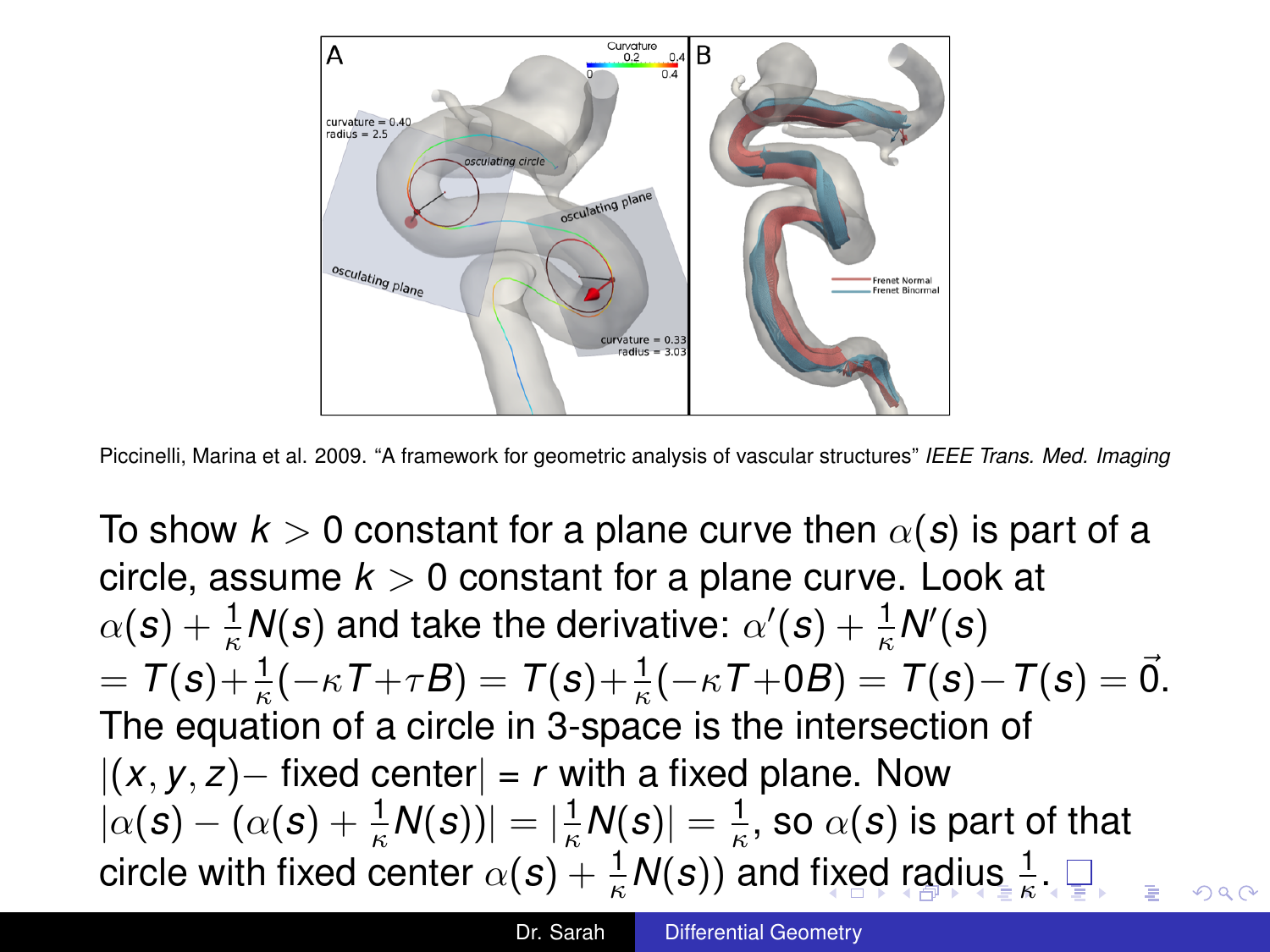<span id="page-17-0"></span> $T'(s) = \omega(s) \times T(s), \quad N'(s) = \omega(s) \times N(s), \quad B'(s) = \omega(s) \times B(s)$ 



メ御 トメミ トメミ トー

4 0 8

 $\equiv$   $\Omega$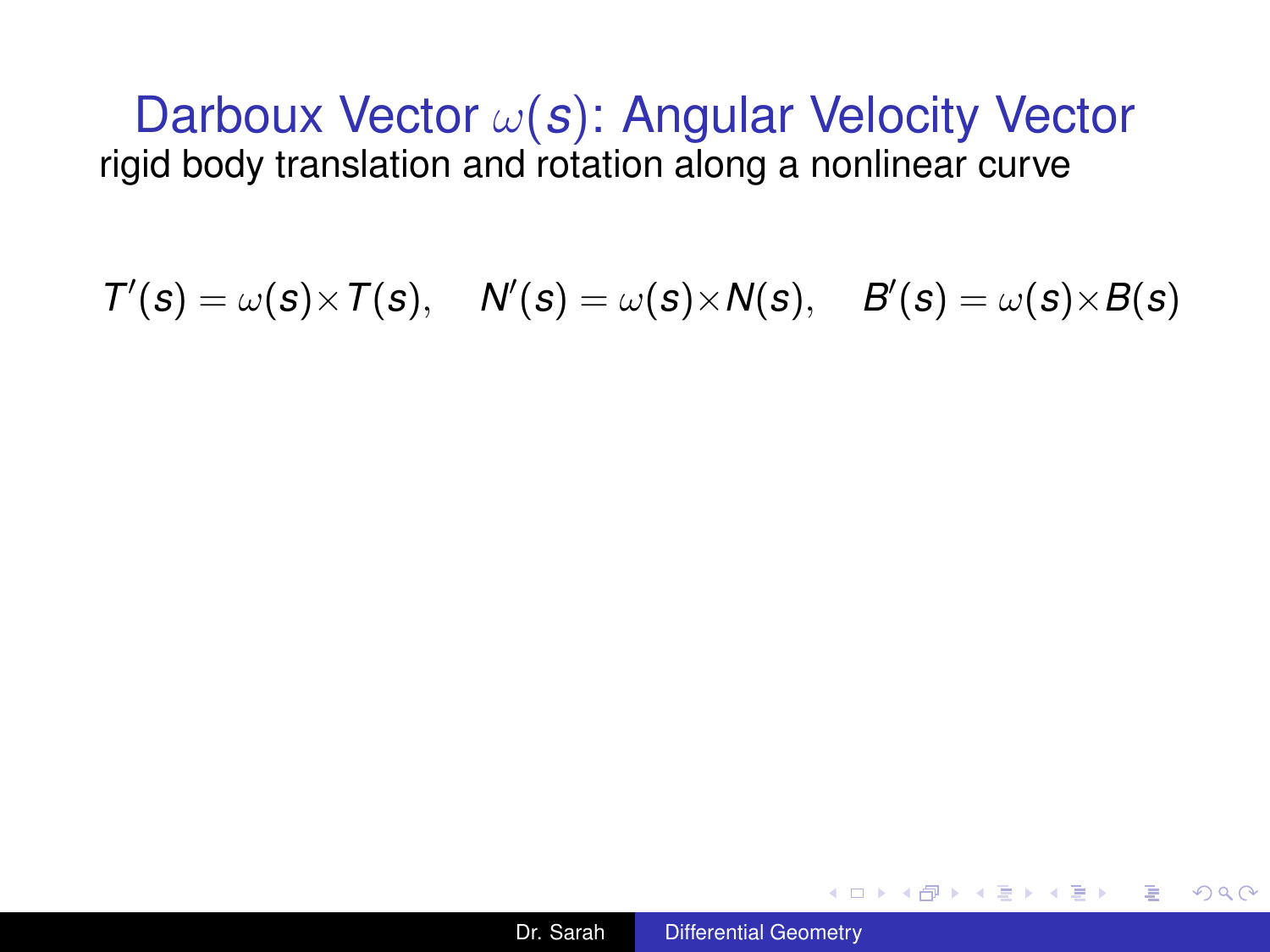$T'(s) = \omega(s) \times T(s), \quad N'(s) = \omega(s) \times N(s), \quad B'(s) = \omega(s) \times B(s)$ 

Write  $\omega = c_1 T + c_2 N + c_3 B$ . To find  $c_2$ , notice  $\kappa \textit{N} = \textit{T}' = \omega(\textit{s}) \times \textit{T}(\textit{s}) \text{, so}$ 

KED KAPD KED KED E YORG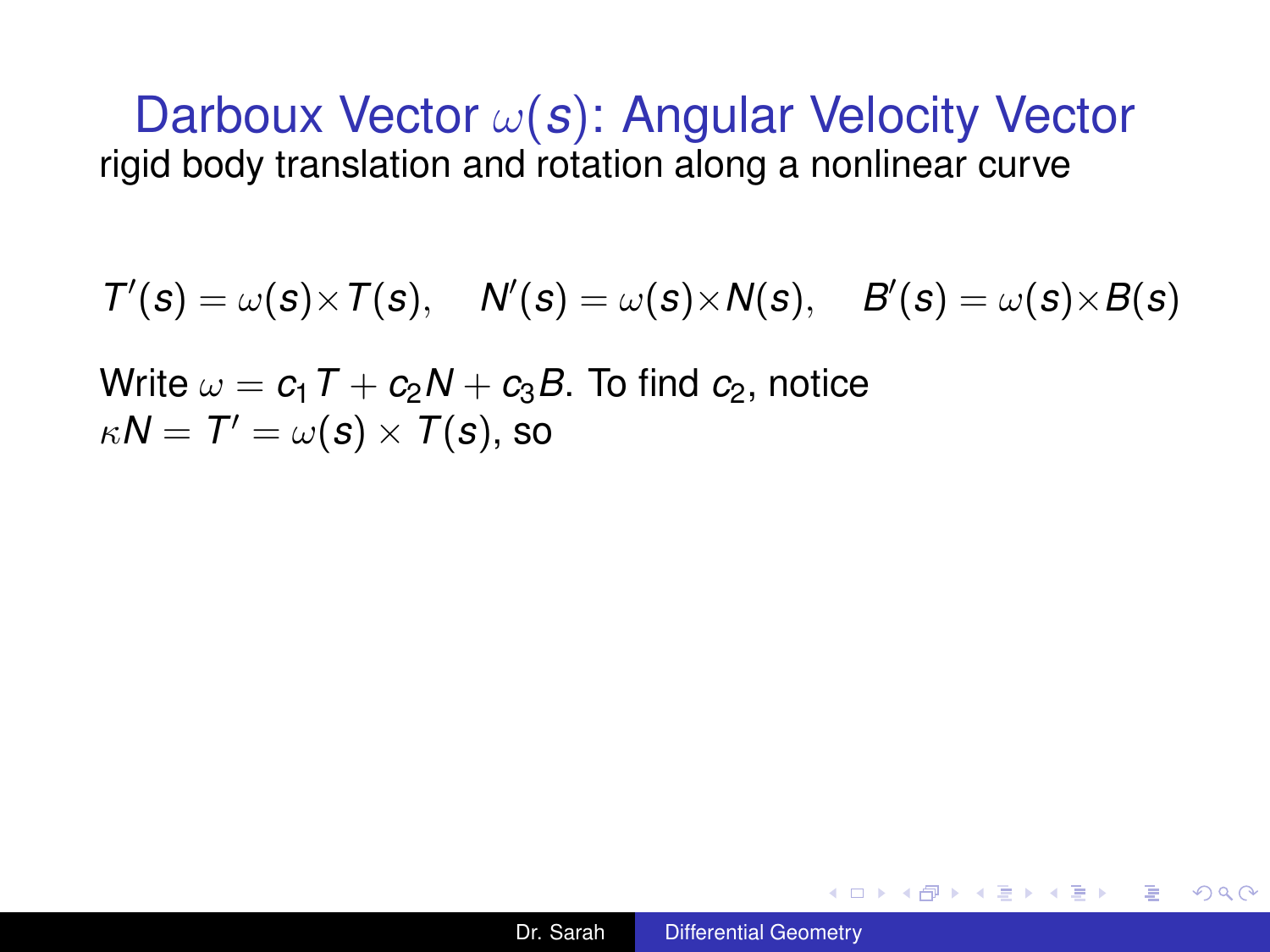$$
\mathcal{T}'(s) = \omega(s) \times \mathcal{T}(s), \quad \mathcal{N}'(s) = \omega(s) \times \mathcal{N}(s), \quad \mathcal{B}'(s) = \omega(s) \times \mathcal{B}(s)
$$

Write  $\omega = c_1 T + c_2 N + c_3 B$ . To find  $c_2$ , notice  $\kappa\textit{N}=\textit{T}^{\prime}=\omega(\textit{s})\times\textit{T}(\textit{s})\text{, so }\kappa\textit{N}\perp\omega\text{.}$  But then  $0 = \omega \cdot \kappa N = (c_1 T + c_2 N + c_3 B) \cdot \kappa N$  $= c_1 T \cdot \kappa N + c_2 N \cdot \kappa N + c_3 B \cdot \kappa N = c_2 \kappa N \cdot N = c_2 \kappa.$ 

K 何 ▶ K ヨ ▶ K ヨ ▶ ...

÷.  $\Omega$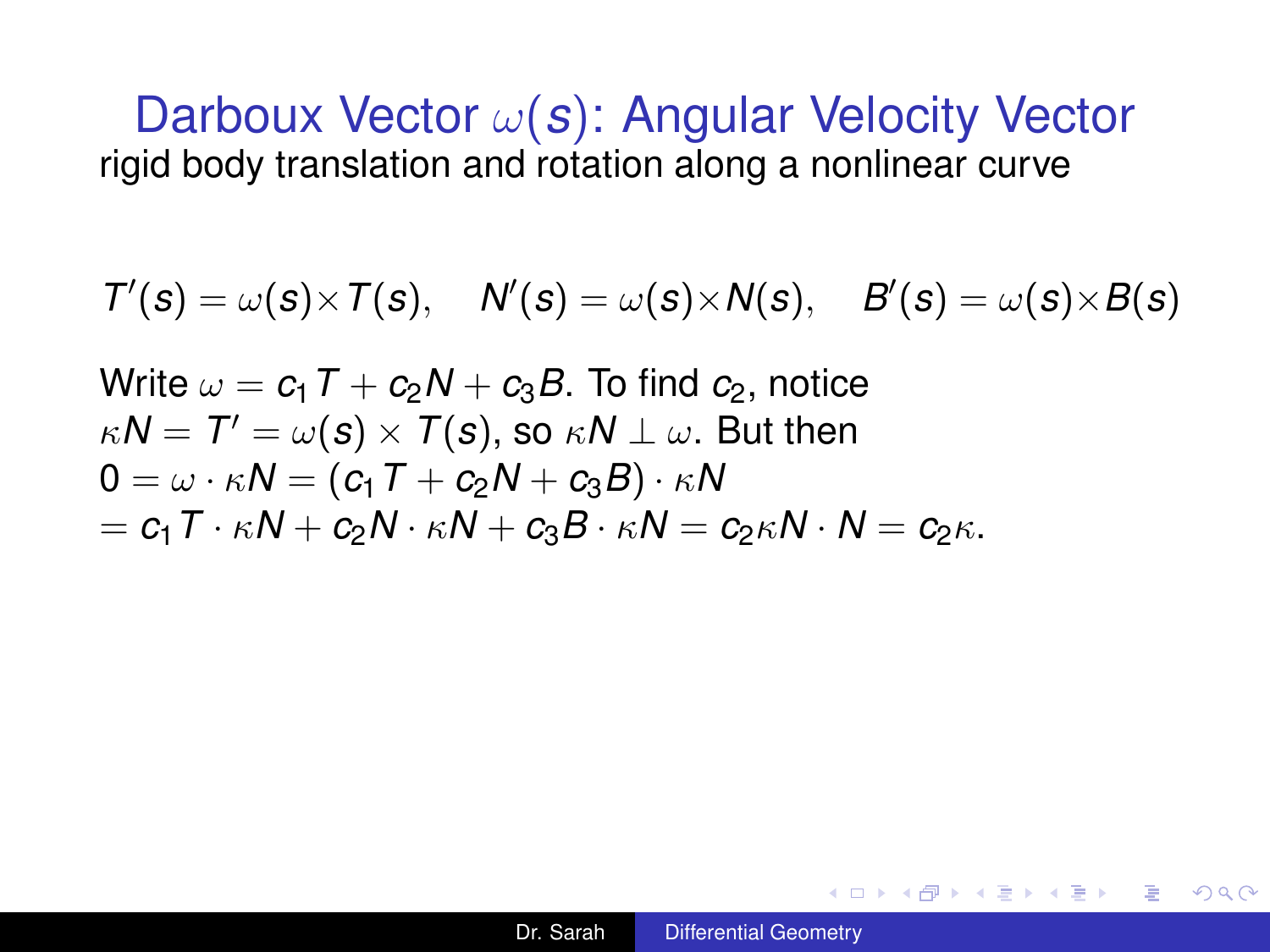$$
\mathcal{T}'(s) = \omega(s) \times \mathcal{T}(s), \quad \mathcal{N}'(s) = \omega(s) \times \mathcal{N}(s), \quad \mathcal{B}'(s) = \omega(s) \times \mathcal{B}(s)
$$

Write  $\omega = c_1 T + c_2 N + c_3 B$ . To find  $c_2$ , notice  $\kappa\textit{N}=\textit{T}^{\prime}=\omega(\textit{s})\times\textit{T}(\textit{s})\text{, so }\kappa\textit{N}\perp\omega\text{.}$  But then  $0 = \omega \cdot \kappa N = (c_1 T + c_2 N + c_3 B) \cdot \kappa N$  $= c_1 T \cdot \kappa N + c_2 N \cdot \kappa N + c_3 B \cdot \kappa N = c_2 \kappa N \cdot N = c_2 \kappa.$ So  $c_2 = 0$  and  $\omega = c_1 T + c_3 B$ .

 $-\kappa T + \tau R =$ 

**K ロ ▶ K 何 ▶ K ヨ ▶ K ヨ ▶** 

÷.  $\Omega$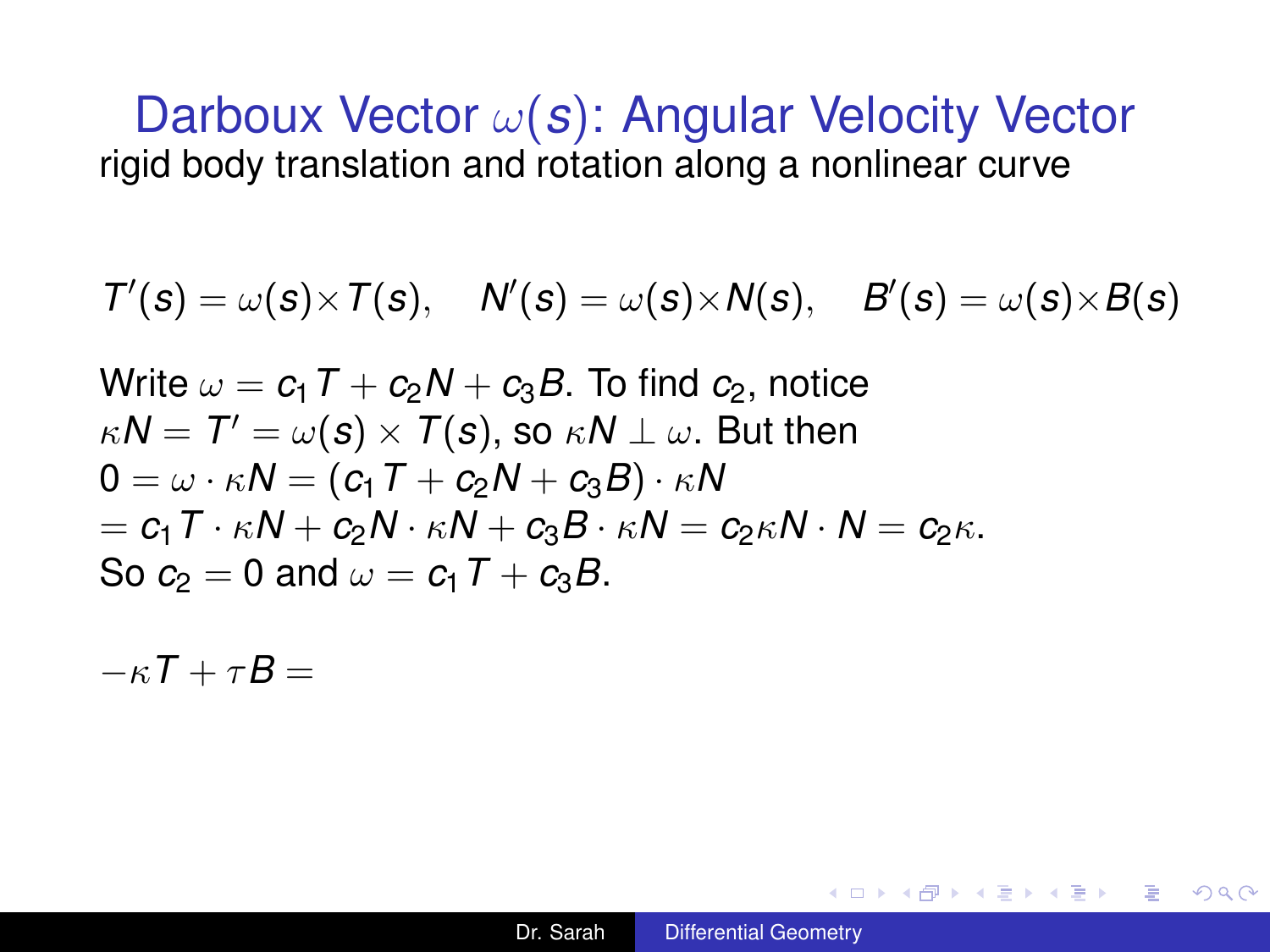$$
\mathcal{T}'(s) = \omega(s) \times \mathcal{T}(s), \quad \mathcal{N}'(s) = \omega(s) \times \mathcal{N}(s), \quad \mathcal{B}'(s) = \omega(s) \times \mathcal{B}(s)
$$

Write 
$$
\omega = c_1 T + c_2 N + c_3 B
$$
. To find  $c_2$ , notice  
\n $\kappa N = T' = \omega(s) \times T(s)$ , so  $\kappa N \perp \omega$ . But then  
\n $0 = \omega \cdot \kappa N = (c_1 T + c_2 N + c_3 B) \cdot \kappa N$   
\n $= c_1 T \cdot \kappa N + c_2 N \cdot \kappa N + c_3 B \cdot \kappa N = c_2 \kappa N \cdot N = c_2 \kappa$ .  
\nSo  $c_2 = 0$  and  $\omega = c_1 T + c_3 B$ .

$$
-\kappa T + \tau B = N' = \omega(s) \times N(s) \text{ so } -\kappa T + \tau B \perp \omega. \text{ But then}
$$
  
\n
$$
0 = \omega \cdot (-\kappa T + \tau B) = (c_1 T + c_3 B) \cdot (-\kappa T + \tau B)
$$
  
\n
$$
= -\kappa c_1 T \cdot T + \tau c_1 T \cdot B - \kappa c_3 B \cdot T + \tau c_3 B \cdot B = -\kappa c_1 + \tau c_3
$$

 $c_1 = \tau$  and  $c_3 = \kappa$  and  $\omega(s) = \tau T + \kappa B$ 

4 ロ ) (何 ) (日 ) (日 )

÷.